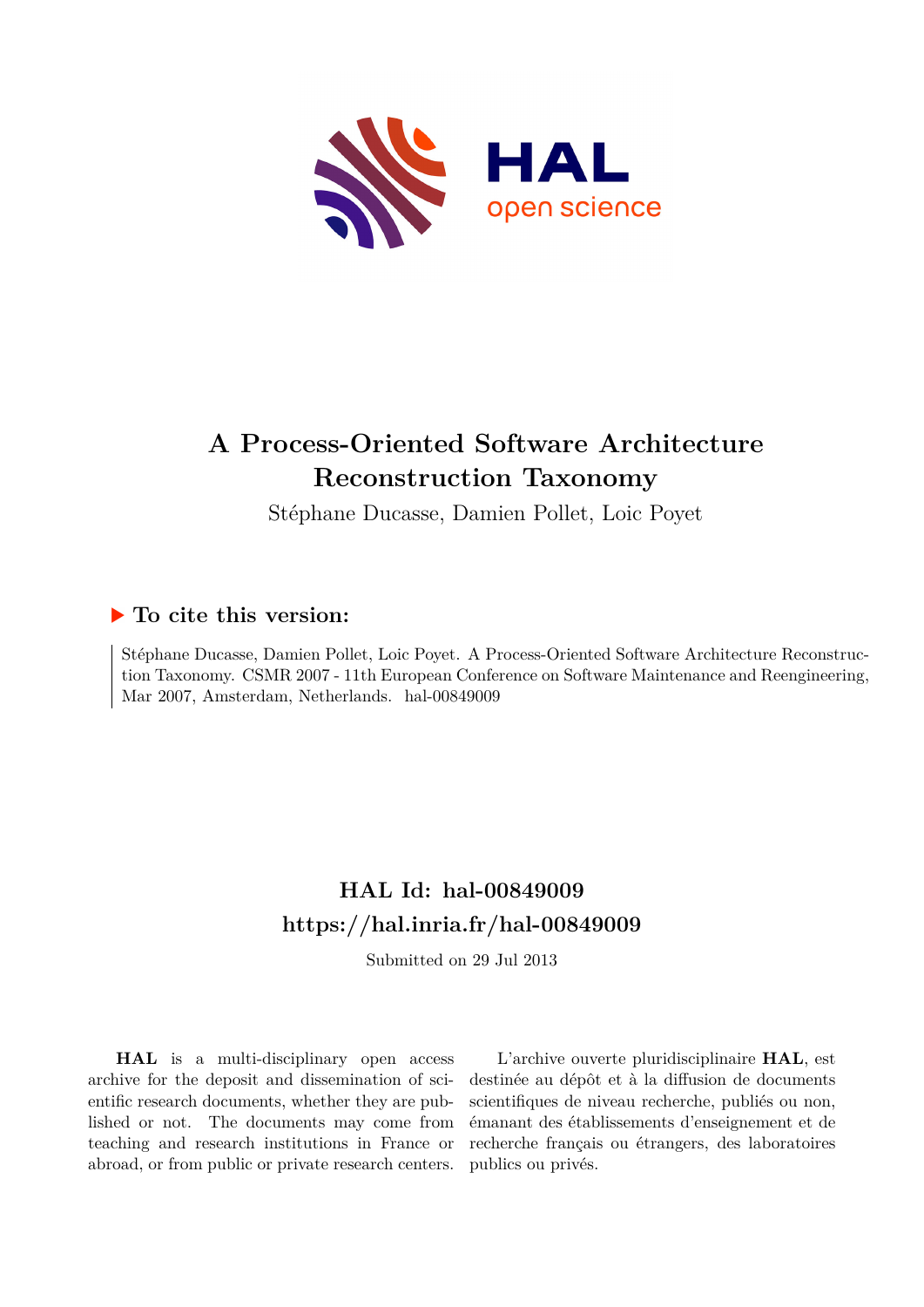## A Process-Oriented Software Architecture Reconstruction Taxonomy

Stéphane Ducasse Damien Pollet Loïc Poyet

LISTIC - Language and Software Evolution Group Universite de Savoie, France ´ Accepted to CSMR 2007

#### Abstract

*To maintain and understand large applications, it is crucial to know their architecture. The first problem is that architectures are not explicitly represented in the code as classes and packages are. The second problem is that successful applications evolve over time so their architecture inevitably drifts. Reconstructing and checking whether the architecture is still valid is thus an important aid. While there is a plethora of approaches and techniques supporting architecture reconstruction, there is no comprehensive state of the art and it is often difficult to compare the approaches. This article presents a first state of the art in software architecture reconstruction, with the desire to support the understanding of the field.*

## 1. Introduction

Software architecture acts as a shared mental model of a system expressed at a high-level of abstraction [\[49\]](#page-11-0). By leaving details aside, this model plays a key role as a bridge between requirements and implementation [\[32\]](#page-11-1). It allows one to reason architecturally about a software application during the various steps of the software life cycle. According to Garlan [\[32\]](#page-11-1), software architecture plays an important role in at least six aspects of software development: understanding, reuse, construction, evolution, analysis and management.

Software architecture is thus crucial for software development. The first problem is that architectures are not explicitly represented in the code as classes and packages are. The second problem is that successful software applications are doomed to continually evolve and grow [\[67\]](#page-12-0); and as a software application evolves and grows, so does its architecture. The conceptual architecture often becomes inaccurate with respect to the concrete architecture; this results in architectural erosion [\[75,](#page-12-1) [88\]](#page-12-2), drift [\[88\]](#page-12-2), mismatch [\[33\]](#page-11-2), or chasm [\[96\]](#page-12-3).

Software architecture reconstruction (SAR) is the re-

verse engineering process that aims at reconstructing viable architectural views of a software application. Krikhaar specified five SAR maturity levels [\[62\]](#page-11-3). While SAR is rarely an end in itself, it improves software development by providing high-level views of the investigated software application [\[43\]](#page-11-4). For example, these views help identify product line commonalities and variabilities [\[109\]](#page-13-0) or check their conformance to the source code [\[82\]](#page-12-4).

Several approaches and techniques have been proposed in the literature to support SAR. Mendonça et al. presented a first raw classification of SAR environments based on a few typical scenarios [\[78\]](#page-12-5). O'Brien *et al.* surveyed SAR practice needs and approaches [\[85\]](#page-12-6). Still, there is no comprehensive state of the art and it is often difficult to compare the approaches. This article presents a first state of the art in SAR, with the desire to help understand the field and to identify the current approaches, techniques and tools. The presented taxonomy takes the perspective of a reverseengineer who would like to reconstruct the architecture of an existing application and would like to know which tools or approach to take. The taxonomy takes into account the goals, the process, the inputs, the techniques and the outputs of SAR.

Section [2](#page-1-0) first stresses some key vocabulary definitions and the challenges addressed in the field. Section [3](#page-2-0) describes the criteria that we adopted in our taxonomy; sections [4](#page-3-0) to [8](#page-9-0) then cover each of these criteria, and we conclude.

## <span id="page-1-0"></span>2. SAR Challenges

Before going in more depth into the challenges of SAR, we feel the need to clarify the vocabulary.

#### 2.1. Vocabulary

Software architecture. IEEE defines *software architecture* as *"the fundamental organization of a system embodied in its components, their relationships to each other, and to the environment, and the principles guiding its design and*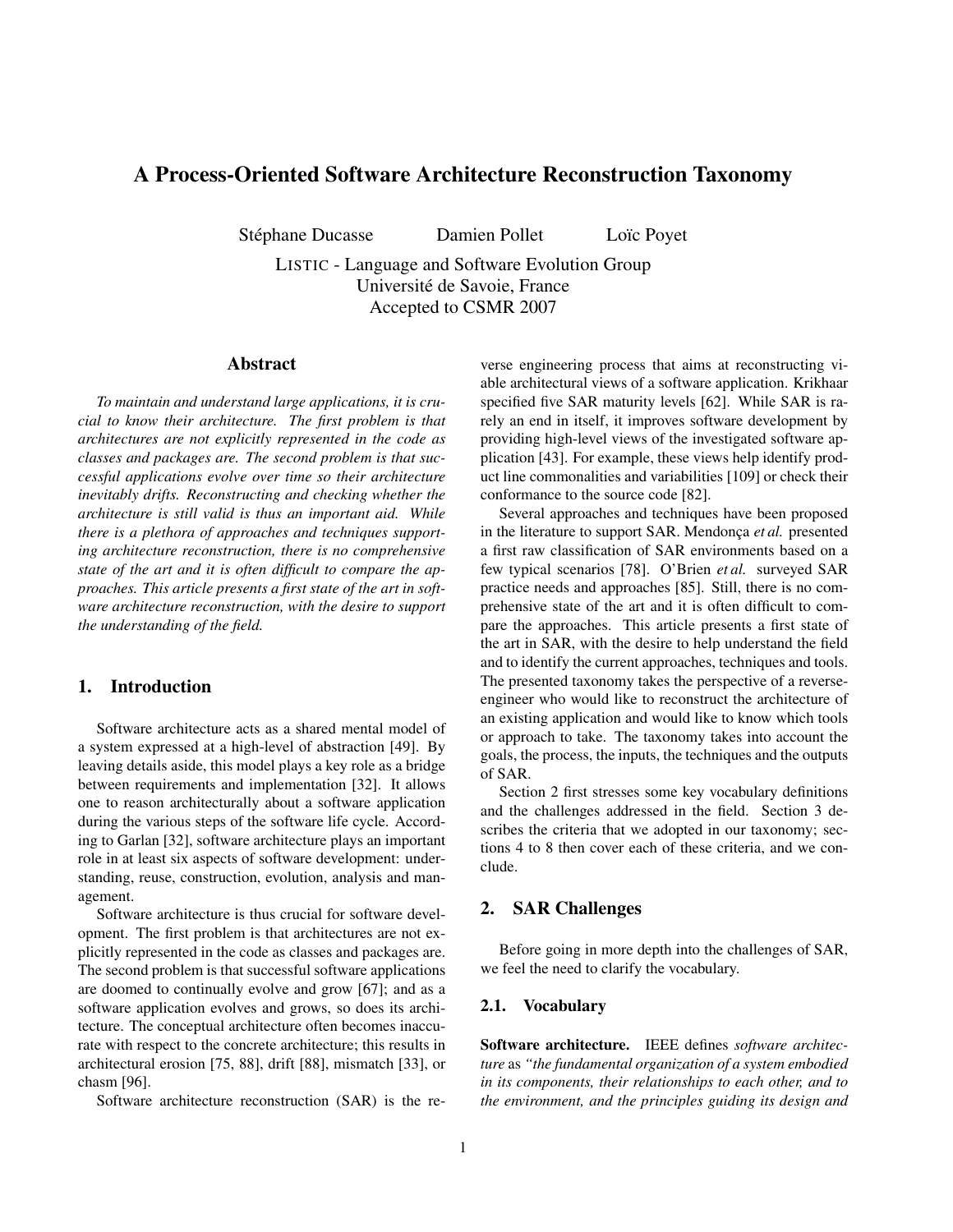*evolution"*[\[52\]](#page-11-5); this is closely related to the definition of Shaw, Perry and Garlan [\[102,](#page-12-7) [35\]](#page-11-6).

Architectural style. A software architecture often conforms to an *architectural style* that is a class of architectures, or a pattern of structural organization: *"a vocabulary of components and connector types, and a set of constraints on how they can be combined"* [\[102\]](#page-12-7).

Architectural views and viewpoints. We can *view* a software architecture from several *viewpoints* since the different *system stakeholders* have different expectations or *concerns* about the system [\[64,](#page-12-8) [52\]](#page-11-5):

- View: *"a representation of a whole system from the perspective of a related set of concerns."*
- Viewpoint: *"a specification of the conventions for constructing and using a view. A pattern or a template from which to develop individual views by establishing the purposes and audience for a view and the techniques for its creation and analysis."*

Conceptual architecture. It refers to the architecture that exists in human minds or in the software documentation [\[120,](#page-13-1) [96\]](#page-12-3). In the literature, this kind of architecture is also qualified as *idealized* [\[43\]](#page-11-4), *intended* [\[132,](#page-13-2) [96\]](#page-12-3), *asdesigned* [\[57,](#page-11-7) [120\]](#page-13-1) or *logical* [\[76\]](#page-12-9).

Concrete architecture. It refers to the architecture that can be derived from source code [\[120,](#page-13-1) [96\]](#page-12-3). It is also known as the *as-implemented* [\[57,](#page-11-7) [96\]](#page-12-3), *as-built* [\[120,](#page-13-1) [43\]](#page-11-4), *realized* [\[132\]](#page-13-2) or *physical* [\[76\]](#page-12-9) architecture.

Software architecture reconstruction (SAR). SAR is the reverse engineering approach that aims at reconstructing viable architectural views of a software application. The literature uses several other terms to refer to SAR: *reverse architecting*, or architecture *extraction*, *mining*, *recovery* or *discovery*. The last two terms are more specific than the others [\[75\]](#page-12-1): *recovery* refers to a bottom-up process while *discovery* refers to a top-down process (see Section [5\)](#page-4-0).

#### 2.2. Challenges

SAR is a multidisciplinary activity which covers several research areas dealing with information processing: extraction, abstraction, modeling and presentation of the results.

On the one hand, human expertise is primordial to treat architectural concepts. Knowledge of business goals, requirements, product family reference architectures, or design constraints is useful to assist SAR. However, when we take human knowledge into consideration, several problems appear:

- Because of the experts turnover and the lack of complete, up-to-date documentation, the conceptual architecture in human minds is often obsolete, inaccurate, incomplete, or at an irrelevant abstraction level. SAR should take into account the quality of the information.
- When reconstructing an architecture, system stakeholders have various concerns such as performance, reliability, portability or reusability; SAR should support multiple architectural viewpoints.
- Reverse engineers are sometimes lost in the increasing software complexity. SAR needs to be interactive, iterative and parametrized.

On the other hand, source code is one of the few trustworthy reliable sources of information about the software application which contains its actual architecture. However, reconstructing the architecture from the source code raises several problems:

- The large amount of data held by the source code raises scalability issues.
- Since the considered systems are typically large, complex and long-living, SAR should handle development methods, languages and technologies that are often heterogeneous and sometimes interleaved.
- Architecture is not explicitly represented at the source code level. In addition, language concepts such as polymorphism, late-binding, delegation, or inheritance make it harder to analyze the code [\[130,](#page-13-3) [14\]](#page-10-0). How to identify the relevant information to reach an architectural level?
- The nature of software raises the questions of whether dynamic information should be extracted as the system is running, and then how do the behavioral aspects appear in the architecture.

To summarize this section, the major challenge of SAR is in abstracting, identifying and displaying higher-level views from lower-level and often heterogeneous information.

## <span id="page-2-0"></span>3. SAR Taxonomy Axes

Mendonça et al. [\[78\]](#page-12-5) classified SAR environments and distinguished five families: filtering and clustering, compliance checking, analysers generators, program understanding and architecture recognition. O'Brien *et al.* surveyed SAR practice needs and approaches [\[85\]](#page-12-6). Gallagher *et al.* [\[30\]](#page-11-8) proposed a framework to assess architectural vi-sualization tools. Guéhéneuc et al. [\[38\]](#page-11-9) proposed a comparative framework for design recovery tools. We propose a more elaborated classification based on the life-time of SAR presented in Figures [1](#page-3-1) and [2\)](#page-3-2): intended goals, followed processes, required inputs, used techniques and expected outputs.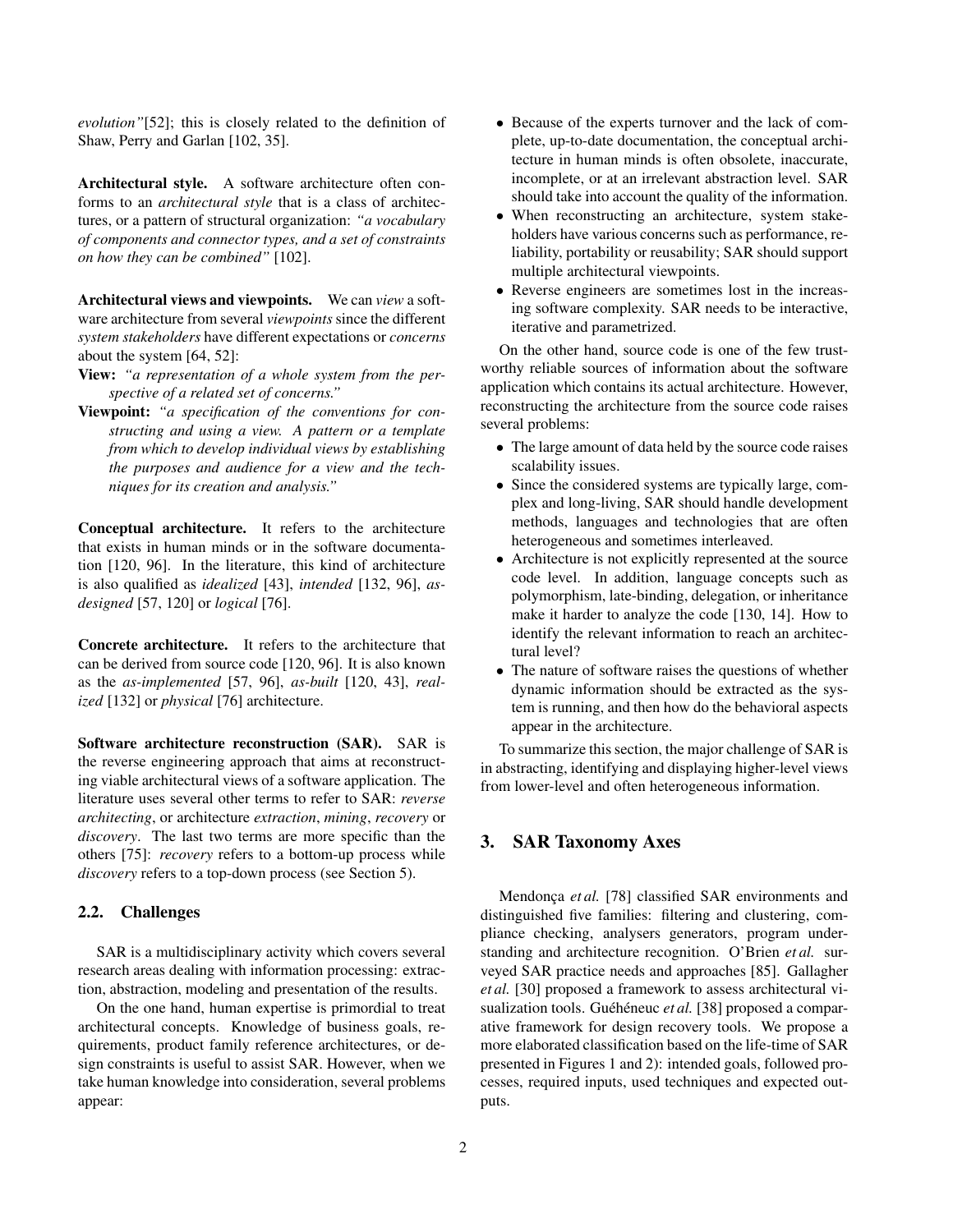

<span id="page-3-2"></span>**Figure 2. A process-oriented taxonomy**



<span id="page-3-1"></span>**Figure 1. A process-oriented taxonomy flow**

Goals. SAR is considered by the community as a proactive approach realized to answer stakeholder business goals. The reconstructed architecture is the basis for redocumentation, reuse investigation and product line migration, or implementation and architecture co-evolution. Some approaches do not extract the architecture itself but related and orthogonal artifacts that provide valuable extra information to engineers such as design patterns, roles or features.

Processes. We distinguish three kinds of SAR processes: bottom-up, top-down or hybrid.

Inputs. Most SAR approaches are based on source code information and human expertise. However, other kinds of information can be exploited: dynamic information or historical information. In addition, not all approaches support the specification and use of architectural styles and viewpoints which are the paramount of architecture.

Techniques. The research community has explored various techniques to reconstruct architecture that can be roughly classified according to their automation level.

Outputs. While all SAR approaches intend to provide architectural views, some of them however produce other valuable outputs like conformance data.

## <span id="page-3-0"></span>4. SAR Goals

We discuss now the goals of SAR as well as related artifacts.

## 4.1. Goals

Several authors categorized architecture roles in software development [\[32\]](#page-11-1); in particular, Kazman *et al.* have a pragmatic categorization of business goals [\[55\]](#page-11-10). In the context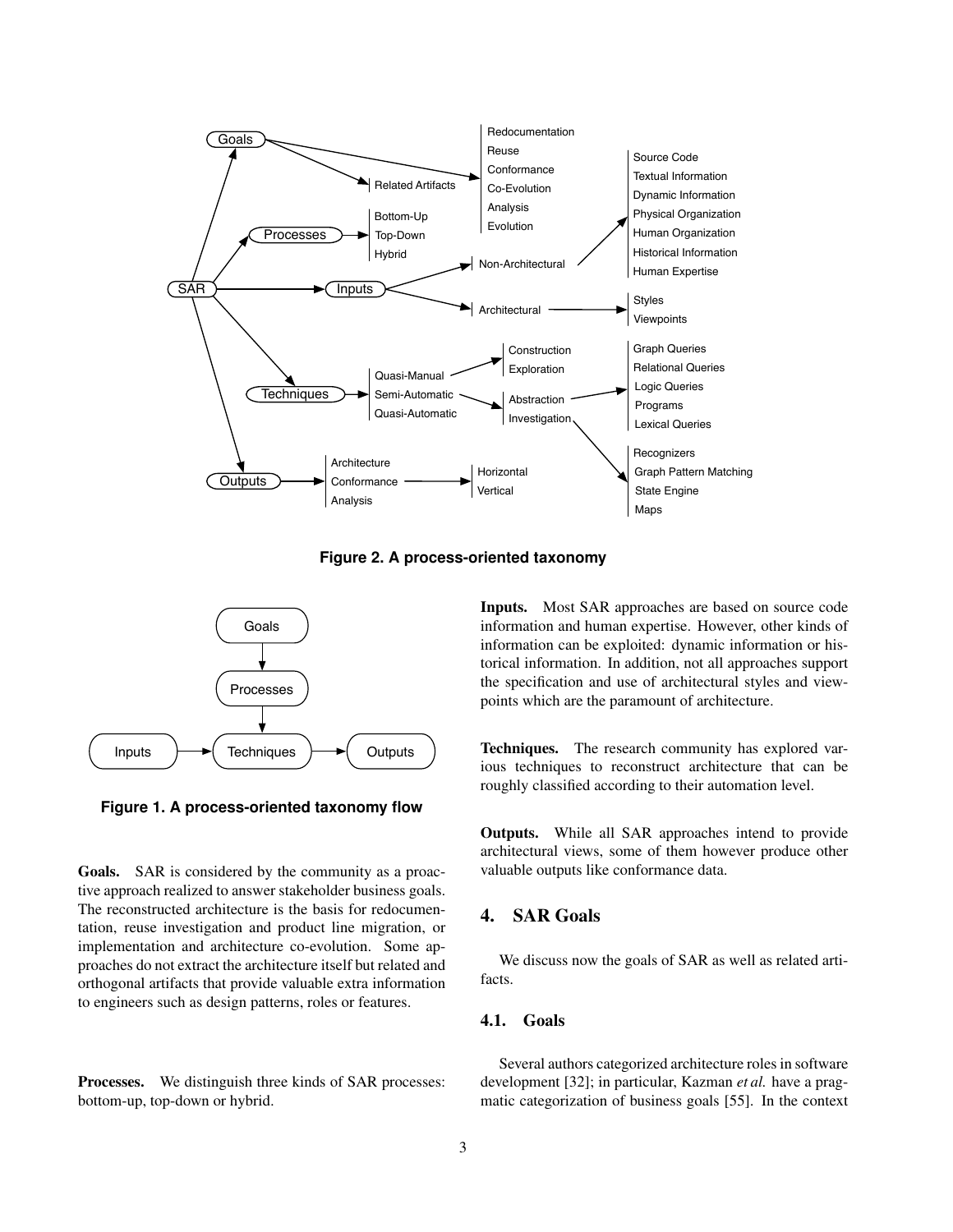of maintenance, a SAR process answers stakeholder business objectives. It must be considered as a proactive process realized for future forward engineering tasks. SAR approaches match various often interleaved intentions:

Redocumentation and understanding: The primary goal of SAR is to re-establish software abstractions. Recovered architectural views document software applications and help reverse engineers understand them. For instance, the software bookshelf introduced by Finningan *et al.* illustrates this goal [\[28\]](#page-11-11). Svetinovic *et al.* state that not only the recovered architecture is important, but also its rationale, *i.e.* why it is as it is [\[114\]](#page-13-4). They focus on the architecture rationale forces to recover the decisions made, their alternatives, and why each one was or was not chosen.

#### Reuse investigation and product line migration:

Systematic reuse has not yet been achieved. Software product lines allow one to share commonalities among products while getting custom products. Architectural views are useful to identify commonalities and variabilities among products in a line [\[109,](#page-13-0) [93,](#page-12-10) [18,](#page-11-12) [23\]](#page-11-13).

- Conformance: To evolve a software application, it seems hazardous to use the conceptual architecture because it is often inaccurate with respect to the concrete one. In this case, SAR is a means to check conformance between the conceptual and the concrete architectures. Murphy *et al.* introduced the reflexion model and RM-Tool to bridge the gap between high-level architectural models and the system's source code [\[82\]](#page-12-4). Using SAR, reverse engineer can check conformance of the reconstructed architecture against rules or styles like in the SAR tool [\[62\]](#page-11-3), Nimeta [\[96\]](#page-12-3), DiscoTect [\[136\]](#page-13-5), Focus [\[16,](#page-10-1) [76\]](#page-12-9) and DAMRAM [\[75\]](#page-12-1).
- Co-evolution: Architecture and implementation are two levels of abstraction that evolve at different speeds. Ideally these abstractions should be synchronized to avoid architectural drift. Tran *et al.* propose a method to repair evolution anomalies between the conceptual and the concrete architectures, possibly altering either the conceptual architecture or the source code [\[120\]](#page-13-1). To dynamically maintain this synchronization, Wuyts promotes logic meta-programming [\[134\]](#page-13-6), and Mens *et al.* exploit intensional source-code views and relations through Intensive [\[134,](#page-13-6) [80\]](#page-12-11); Favre promotes metaware [\[25\]](#page-11-14); Huang *et al.* propose a reflection mechanism too [\[51\]](#page-11-15).
- Analysis: In ArchView [\[89,](#page-12-12) [92\]](#page-12-13), SAR and evolution analysis activities are interleaved. QADSAR is analysisoriented too [\[110,](#page-13-7) [111\]](#page-13-8). An analysis framework steers a SAR framework so that it provides required architectural views to compute architectural quality analyses. This analysis assists stakeholders in their decisionmaking processes. Moreover, flexible SAR environ-

ments such as Dali [\[57,](#page-11-7) [84\]](#page-12-14) or Gupro [\[19\]](#page-11-16) support architectural analysis methods like SAAM [\[56\]](#page-11-17) or ATAM [\[58\]](#page-11-18) thanks to exportation facilities.

Evolution and maintenance: SAR is also a first step towards software evolution and maintenance. Focus is one of these approaches [\[16,](#page-10-1) [76\]](#page-12-9). Its strength is that the SAR scope is reduced to the system part which should evolve. Krikhaar *et al.* also introduced a two-phase approach for evolving architecture based on SAR and on change impact analyses [\[62,](#page-11-3) [63\]](#page-12-15). Huang *et al.* also consider SAR in an evolution and maintenance perspective [\[51\]](#page-11-15).

#### <span id="page-4-1"></span>4.2. Related and Orthogonal Artifacts

Some approaches do not extract the architecture in itself but architectural correlated or side-effect artifacts that crosscut or complement the architecture such as *design patterns*, *concerns*, *features*, *aspects*, or *roles* and *collaborations*. While such information is not directly related to the architecture (*i.e.* view points, architecture), it provides valuable extra information [\[4\]](#page-10-2). These approaches consider that higher level knowledge is necessary to extract valuable information at the architectural level and to improve the expressiveness of the reconstructed architectural views. Due to space limitation, this topic is only briefly surveyed in this paper.

It is well acknowledged that patterns play a key role in software engineering and this whatever their abstraction level [\[4,](#page-10-2) [8\]](#page-10-3). Some reverse engineering approaches consequently are based on design pattern identification activities [\[1,](#page-10-4) [3,](#page-10-5) [46,](#page-11-19) [128,](#page-13-9) [5,](#page-10-6) [39\]](#page-11-20).

Concerns are the stakeholders' criterion for modularizing a software application into manageable and comprehensible parts [\[98,](#page-12-16) [12\]](#page-10-7). Features and aspects are more specific kinds of concerns. Features are considered in [\[131,](#page-13-10) [21,](#page-11-21) [87,](#page-12-17) [96,](#page-12-3) [36,](#page-11-22) [106\]](#page-12-18) and aspect mining techniques in [\[10,](#page-10-8) [59,](#page-11-23) [83\]](#page-12-19).

Source code artifacts interact together to fulfill software behaviors. Wu *et al.* highlight that source code is structured according a design in mind where software artifacts play conceptual roles inside collaborations [\[133\]](#page-13-11). The recovery of collaborations and roles was also explored in [\[95\]](#page-12-20).

## <span id="page-4-0"></span>5. SAR Processes

SAR follows either a bottom-up, a top-down or an hybrid opportunistic process.

#### 5.1. Bottom-Up Processes

Bottom-up processes start with low-level knowledge to recover architecture. From source code models, they pro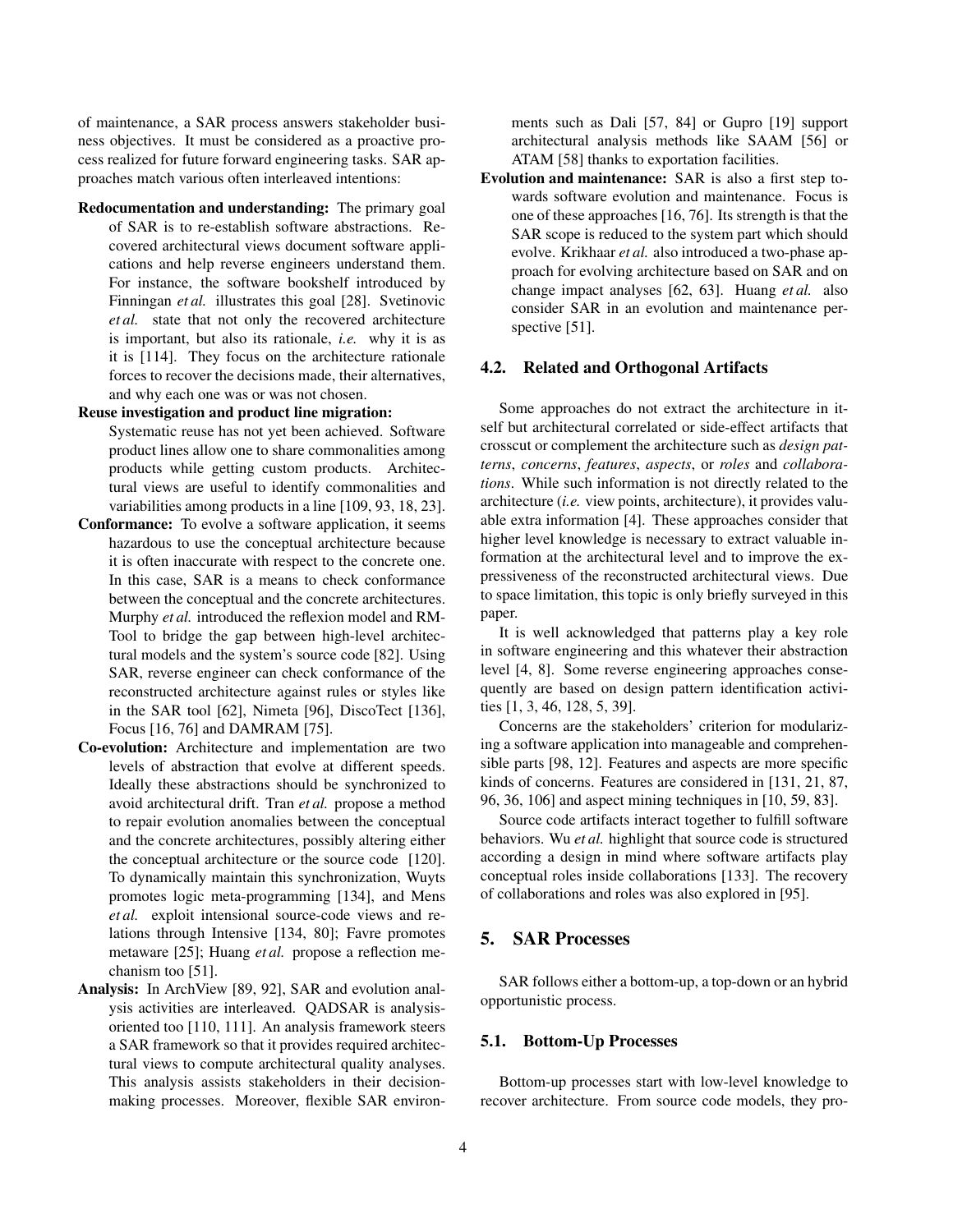gressively raise the abstraction level until a high-level understanding of the application is reached [\[7,](#page-10-9) [112\]](#page-13-12).

Also called architecture *recovery* processes, bottom-up processes are closely related to the well-known extractabstract-present cycle described by Tilley *et al.* [\[119\]](#page-13-13). Source code analyses populate a repository, which is queried to yield abstract system representations, which are then presented in a suitable interactive form to reverse engineers.

Examples. Several tools support a bottom-up process characterized by the extract-abstract-present metaphor: PBS [\[28\]](#page-11-11), Rigi [\[81,](#page-12-21) [113\]](#page-13-14), Gupro [\[19\]](#page-11-16), Dali [\[57,](#page-11-7) [84\]](#page-12-14).

As an example, Dali works as follows: (1) Heterogeneous low-level knowledge is extracted from the software implementation, fused and stored in a relational database. (2) Using Rigi, one visualizes and manually abstracts this information. (3) A reverse engineer can specify patterns using SQL queries and Perl expressions. The former selects a set of source model entities and the latter treats this set to abstract it. To summarize, Dali is a flexible workbench around a central model storage. Based on Dali, Guo *et al.* proposed ARM [\[40\]](#page-11-24).

In Intensive, Mens *et al.* apply logic intension to group related source-code entities structurally in a view [\[134,](#page-13-6) [80\]](#page-12-11). Reverse engineers incrementally define views and relations by means of intensions specified as Smalltalk or Soul queries. Intensive classifies the views and displays consistencies and inconsistencies with the code and between architectural views.

Other bottom-up approaches for instance include ArchView [\[89,](#page-12-12) [92\]](#page-12-13), Revealer [\[90,](#page-12-22) [91\]](#page-12-23) and ARES [\[23,](#page-11-13) [22\]](#page-11-25).

#### 5.2. Top-Down Processes

Top-down processes start with high-level knowledge such as requirements or architectural styles and aim to discover architecture by formulating conceptual hypotheses and by matching them to the source code [\[103,](#page-12-24) [112\]](#page-13-12). The term architecture *discovery* often describes such a process.

Examples. The Reflexion Model of Murphy *et al.* falls into this category [\[82\]](#page-12-4). First, the reverse engineer defines his high-level hypothesized views of the application. Second, he specifies how his view maps to the source model. Finally, RMTool identifies consistencies and inconsistencies. Like that, the reverse engineer iteratively interprets and computes successive reflexion models until satisfied.

Lungu *et al.* built both a method and a tool called Softwarenaut [\[71\]](#page-12-25) to interactively explore hierarchical decompositions of software applications. Their method differs from other classical exploration tools: to construct an architectural view on the fly, they enhance the exploration process in guiding the reverse engineer towards the relevant hierarchical parts. They characterize packages based on their relation with the other ones and on their internal structure.

Categorizing such an approach shows the limit of a strict classification. The approach takes into account physical entities such as packages and does not check the conformance to predefined views as in the Reflexion Model. Still, we put it in this category since we considered that it flows from abstract to concrete entities: the exploration activity starts with the most abstract packages and iteratively open subpackages until to reach a relevant box and arrow view of the software application.

#### 5.3. Hybrid Processes

Hybrid processes combine the previous two [\[112\]](#page-13-12). On the one hand, low-level knowledge is *abstracted* up using various techniques. On the other hand, high-level knowledge is *refined*. This kind of process is frequently used to stop architectural erosion by reconciling the conceptual and concrete architectures. Hybrid approaches often use hypothesis recognizers. Recognizerbased tools provide bottom-up reverse engineering strategies to support top-down exploration of architectural hypothesis. ManSART [\[43,](#page-11-4) [137\]](#page-13-15), ART [\[29\]](#page-11-26), X-ray [\[79\]](#page-12-26), ARM [\[40\]](#page-11-24) and DiscoTect [\[136\]](#page-13-5) are examples of this approach. In ManSART, a top-down recognition engine maps a style-compliant conceptual view with a system overview which was defined using a visualization tool in a bottom-up fashion.

Examples. Sartipi implemented a pattern-based SAR approach in Alborz [\[100,](#page-12-27) [101\]](#page-12-28). The architecture reconstruction consists of two phases. During the first bottom-up phase, the source code is parsed, presented as a graph, then divided in cohesive graph regions using data mining techniques. This model is at a higher abstraction level than the code. During the second top-down phase, the reverse engineer iteratively specifies his hypothesized views of the architecture in terms of patterns. These patterns are approximately mapped with previous graph regions using graph matching and clustering techniques. Finally, the reverse engineer decides to proceed or not to a new iteration based on the partially reconstructed architecture and evaluation information provided by Alborz.

Christl *et al.* present an evolution of the Reflexion Model [\[11\]](#page-10-10). They enhance it with automated clustering to facilitate the mapping phase. As in the Reflexion Model, the reverse engineer defines his hypothesized view of the architecture in a top-down process. However, instead of manually mapping hypothetic entities with concrete ones, the new method introduces clustering analysis to partially automate this step. The clustering algorithm groups currently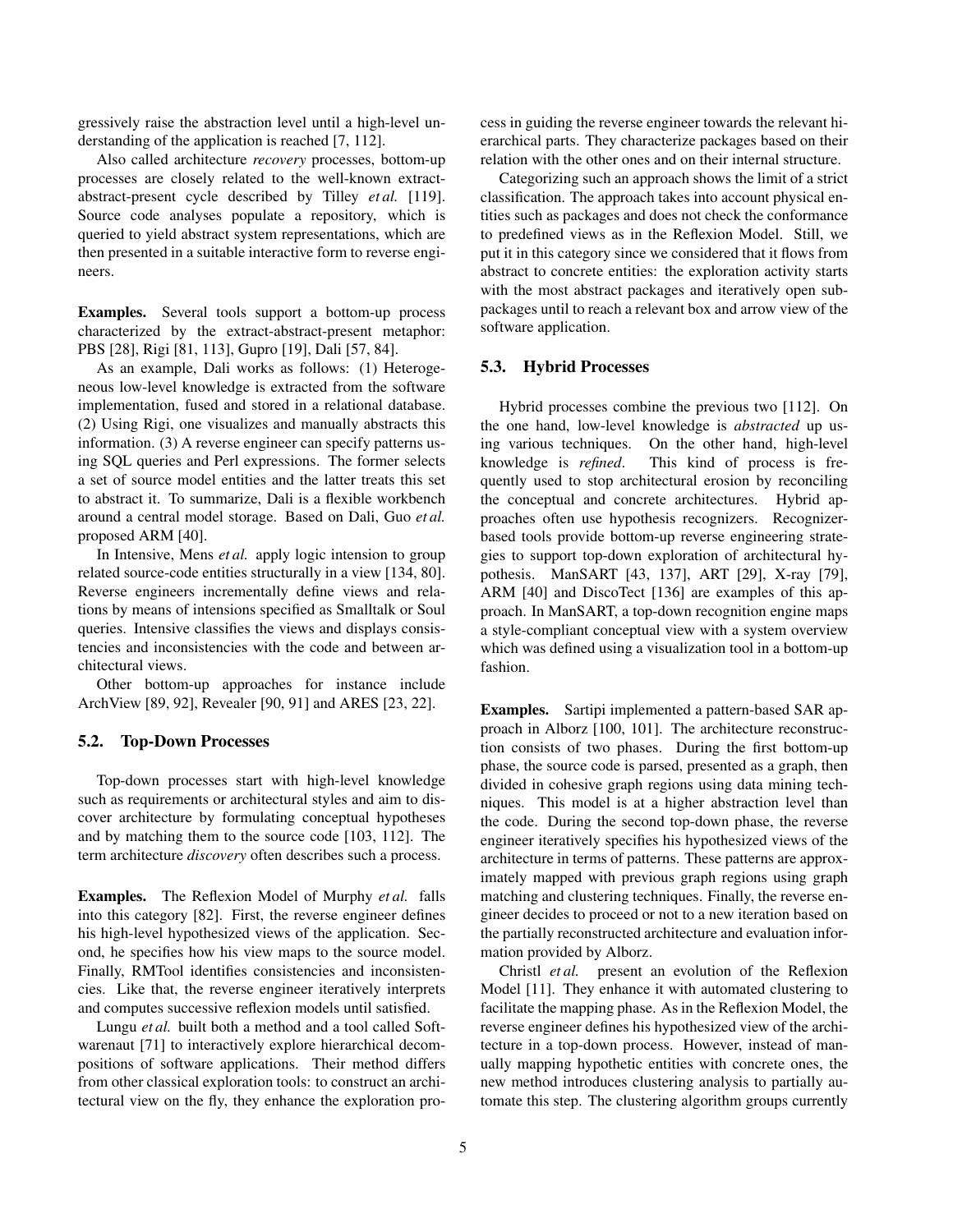unmapped concrete entities with concrete entities already mapped to hypothesized entities.

To assess the creation of product lines, Stoermer *et al.* introduce the MAP method [\[109\]](#page-13-0). MAP combines (1) a bottom-up process, to recover the concrete architectures of existing products; (2) a top-down process, to map architectural styles onto recovered architectural views; (3) an approach to analyze commonalities and variabilities among recovered architectures. They stress the ability of architectural styles to act as the structural glue of the components, and to highlight architecture strengths and weaknesses.

Other hybrid processes for instance include Focus [\[16,](#page-10-1) [76\]](#page-12-9) and Nimeta [\[96\]](#page-12-3).

## <span id="page-6-0"></span>6. SAR Inputs

SAR essentially works on source code representations. However, other kinds of information are sometimes considered such as dynamic information extracted from a system as it is running or historical data held by version control system repositories. In addition a few approaches take into account architectural elements such as styles or viewpoints as input to SAR. The current trend is to feed SAR with heterogeneous information of diverse abstraction levels.

#### 6.1. Non-Architectural Inputs

Source Code Constructs. The source code is an omnipresent trustworthy source of information that most approaches consider. Some of them query directly the source code text like in RMTool [\[82\]](#page-12-4). However, most of them are not directly based on the source code but represent source code abstractions using different metamodels. These metamodels cope with the paradigm of the analyzed software. For instance, the language independent metamodel Famix is used for reverse engineering object-oriented applications [\[15\]](#page-10-11); its concepts include classes, methods, calls or accesses. Famix is used in ArchView [\[92,](#page-12-13) [89\]](#page-12-12), Softwarenaut [\[71\]](#page-12-25) and Nimeta [\[96\]](#page-12-3). Other metamodels such as the Dagstuhl Middle Metamodel [\[68\]](#page-12-29) or GXL [\[50\]](#page-11-27) have been proposed.

Symbolic Textual Information. Some approaches consider the symbolic information available in the comments [\[90,](#page-12-22) [91\]](#page-12-23) or in the name of the methods [\[65\]](#page-12-30).

Dynamic Information. Static information is often insufficient for SAR since it only provides a limited insight into the run-time nature of the analyzed software; dynamic information is more relevant to understand behavioral system properties. Some SAR approaches use dynamic information only [\[127,](#page-13-16) [136,](#page-13-5) [41\]](#page-11-28) while others mix static and dynamic knowledge [\[54,](#page-11-29) [94,](#page-12-31) [97,](#page-12-32) [126,](#page-13-17) [69,](#page-12-33) [51,](#page-11-15) [89\]](#page-12-12). DiscoTect uses runtime events such as method calls, CPU utilization or network bandwidth consumption [\[136\]](#page-13-5). Huang *et al.* also considered this kind of information because it may inform reverse engineers on system security properties or system performance aspects.

Some works focus more on dynamic software information visualization [\[54,](#page-11-29) [116\]](#page-13-18); Hamou-Lhadj *et al.* present a deeper survey of this domain [\[42\]](#page-11-30). There are approaches based on dynamic information in areas adjacent to SAR: feature extraction [\[21,](#page-11-21) [99,](#page-12-34) [36\]](#page-11-22), design pattern localization [\[128,](#page-13-9) [46\]](#page-11-19), collaboration and role identification [\[95,](#page-12-20) [133\]](#page-13-11). Most of the time, dynamic information is generated from instrumented source code and use-cases.

Physical Organization. ManSART [\[43,](#page-11-4) [137\]](#page-13-15) and Softwarenaut [\[71\]](#page-12-25) take into account the structural organization of physical elements such as files, folders, or packages.

Human Organization. According to Conway [\[13\]](#page-10-12): *"Organizations which design systems are constrained to produce designs which are copies of the communication structures of these organizations"*. Inspired by Conway's thesis, Bowman *et al.* use the developer organization to form an ownership architecture that helps reconstruct the software architecture [\[6\]](#page-10-13).

Historical Information. Historical information is rarely used in SAR. Still ArchView is a recent approach that exploits source control system data and bug reports to analyze the evolution of recovered architectural views [\[89,](#page-12-12) [92\]](#page-12-13). To assist a reverse engineer to understand underlined dependency gaps in a reflexion model [\[82\]](#page-12-4), Hassan *et al.* annotate entity dependencies with sticky notes. These sticky notes record dependency evolution and rationale with information extracted from version control systems [\[44\]](#page-11-31).

Human Expertise. Although one cannot entirely trust human knowledge, it is very helpful when it is available. At high abstraction levels, SAR is iterative and requires human knowledge to validate results and to guide it. As Ivkovic *et al.* state [\[53\]](#page-11-32), a SAR approach involves strategy and knowledge of the domain and the application itself. They propose to systematically update a knowledge base that would become an helpful collection of domain-specific architectural artifacts.

In current SAR approaches, it is frequent to specify a conceptual architecture [\[82,](#page-12-4) [44,](#page-11-31) [76\]](#page-12-9). To define this architecture, reverse engineers have to study system requirements, read available documentation, interview stakeholders, recover design rationale, investigate hypotheses and analyze the business domain.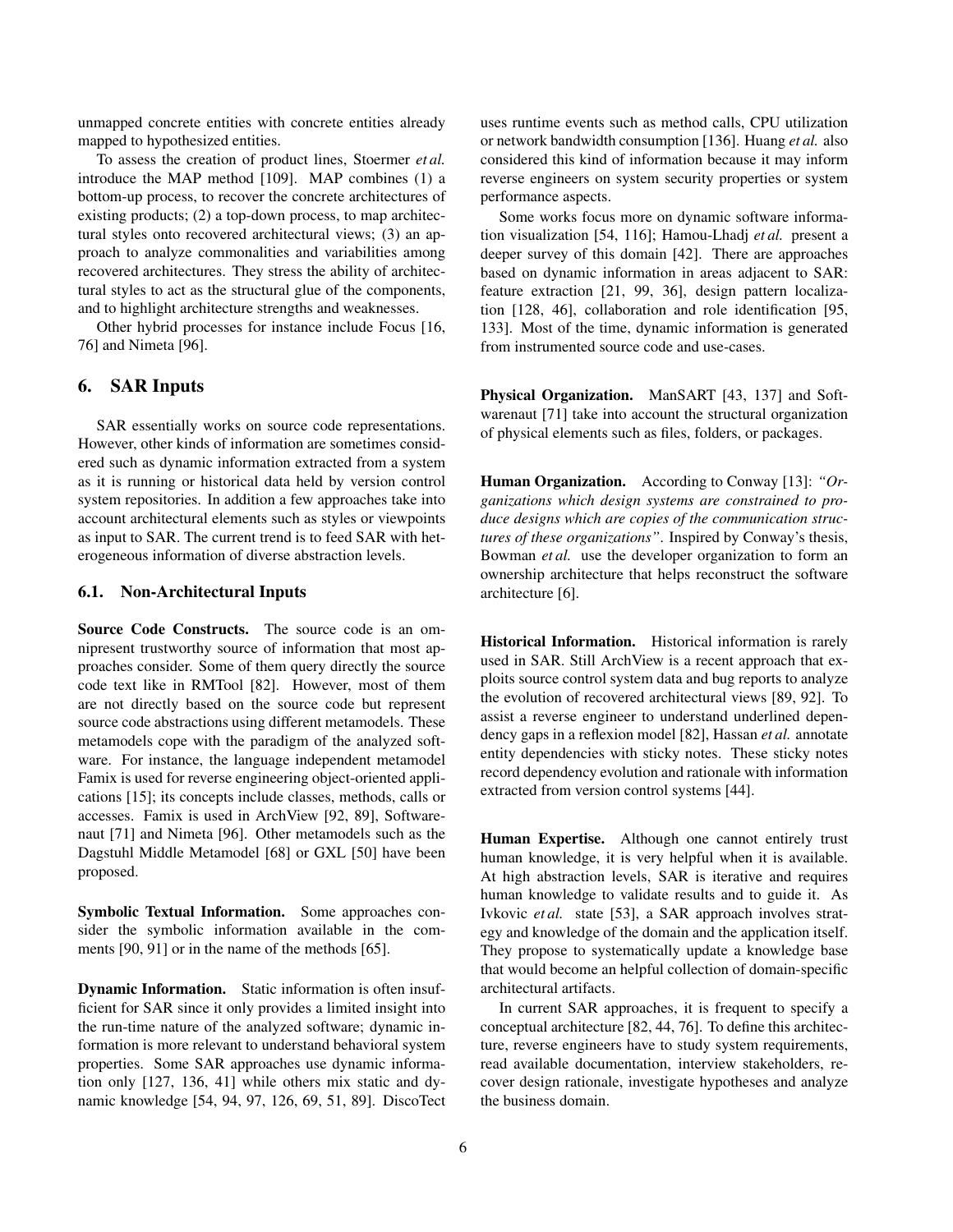Human expertise is also required when specifying viewpoints, selecting architectural styles (Section [6.2\)](#page-7-0), or investigating orthogonal artifacts (Section [4.2\)](#page-4-1).

#### <span id="page-7-0"></span>6.2. Architectural Inputs

Architectural styles and viewpoints are the paramount of software architecture, therefore we analyzed whether SAR consider them.

Styles. Architectural styles are popular since like design patterns, they represent recurrent architectural situations [\[60\]](#page-11-33). They are valuable, expressive, and accepted abstractions for SAR and more generally for software understanding. Recognizing them is however a challenge because they basically span several architectural elements and can be implemented in various ways [\[91\]](#page-12-23). The question that turns up is whether SAR helps reverse engineers specify and extract architectural styles.

Examples. Ding *et al.* proposed to use architectural styles in Focus to infer a conceptual architecture that will be mapped to a concrete architecture extracted from the source code [\[16,](#page-10-1) [76\]](#page-12-9).

Closely related to this work, Medvidovic *et al.* introduced an approach to stop architectural erosion. In a topdown process, requirements serve as high-level knowledge to discover the conceptual architecture [\[75\]](#page-12-1). In a bottom-up process, system implementation serves as low level knowledge to recover the concrete architecture. Both the conceptual and the concrete architectures are incrementally built. The reverse engineer reconciles the two architectures, based on architectural styles. To select the most appropriate one, they characterize each architectural style according to several criteria. Their approach considers architectural styles as key design idioms since they capture a large number of design decisions, the rationale behind them, effective compositions of architectural elements, and system qualities that will likely result from the style's use.

Finally, DiscoTect considers architectural styles too [\[136\]](#page-13-5). It generates program traces by running the instrumented application. Then, it filters the traces and uses a state engine that incrementally recognizes interleaved execution patterns. In this way, DiscoTect reconstruct stylecompliant architecture since by choosing a state machine, the reverse engineer defines and refines which hypothesized architectural style the tool should look for [\[114\]](#page-13-4).

ManSART [\[43,](#page-11-4) [137\]](#page-13-15) and MAP [\[109\]](#page-13-0) are other stylebased SAR approaches.

Viewpoints. As Holt states it: the architecture of a system acts as a mental model shared among stakeholders [\[49\]](#page-11-0). Since the stakeholders' interests in reverse engineering diverge, we must consider various viewpoints in SAR [\[52,](#page-11-5) [107\]](#page-13-19). Viewpoint catalogues were built to address this issue: the  $4 + 1$  viewpoints of Kruchten [\[64\]](#page-12-8); the four viewpoints of Soni *et al.* [\[47,](#page-11-34) [108\]](#page-13-20), the build-time viewpoint introduced by Tu *et al.* [\[122\]](#page-13-21) or the implicit viewpoints inherent to the UML standard [\[123\]](#page-13-22). While most SAR approaches reconstruct architectural views only according to a single viewpoint or according to a few preselected ones, Smolander *et al.* highlight that viewpoints cannot be standardized but have to be selected or defined according to the environment and the situation [\[107\]](#page-13-19). O'Brien *et al.* notably present the View-Set Scenario pattern that helps determine which architecture views sufficiently describe the system and cover stakeholder needs [\[85\]](#page-12-6).

Examples. The Symphony approach devised by van Deursen *et al.* aims at reconstructing software architecture using appropriate viewpoints [\[124\]](#page-13-23). Viewpoints are selected from a catalogue or defined if they don't exist. Moreover, they evolve throughout the process. Chosen viewpoints constrain SAR to provide architectural views compliant to stakeholders' expectations, ideally allowing an immediate use of these views. For example, Symphony authors highlight through four case studies some SAR motivations such as checking the conformance of family products to architectural rules. To do this they need to provide to reverse engineers architectural views according the viewpoints these reverse engineers typically use during design. Riva proposed a view-based SAR approach called Nimeta based on the Symphony one [\[96\]](#page-12-3).

Favre outlines a generic SAR metamodel-driven approach called CacOphoNy [\[26\]](#page-11-35). Like Symphony, CacOphoNy recognizes the need to identify which viewpoints are relevant for stakeholder concerns and have to be considered in SAR. Contrary to Symphony, CacOphoNy states that metamodels are keys for representing viewpoints.

The QADSAR approach both reconstructs the architecture of a system and drives quality attribute analyses on it [\[110,](#page-13-7) [111\]](#page-13-8). To do this, QADSAR allows reverse engineers to formulate their interests in reconstructing the architecture by means of concrete quality attribute scenarios. This results in the definition of relevant architectural viewpoints.

ARES [\[23,](#page-11-13) [22\]](#page-11-25) and SAR [\[62\]](#page-11-3) also take viewpoints into account.

## 7. SAR Techniques

Techniques and the data they operate on are often correlated. For example, input information is represented respectively as facts [\[80\]](#page-12-11) or graphs [\[19\]](#page-11-16) to use logic or graph queries.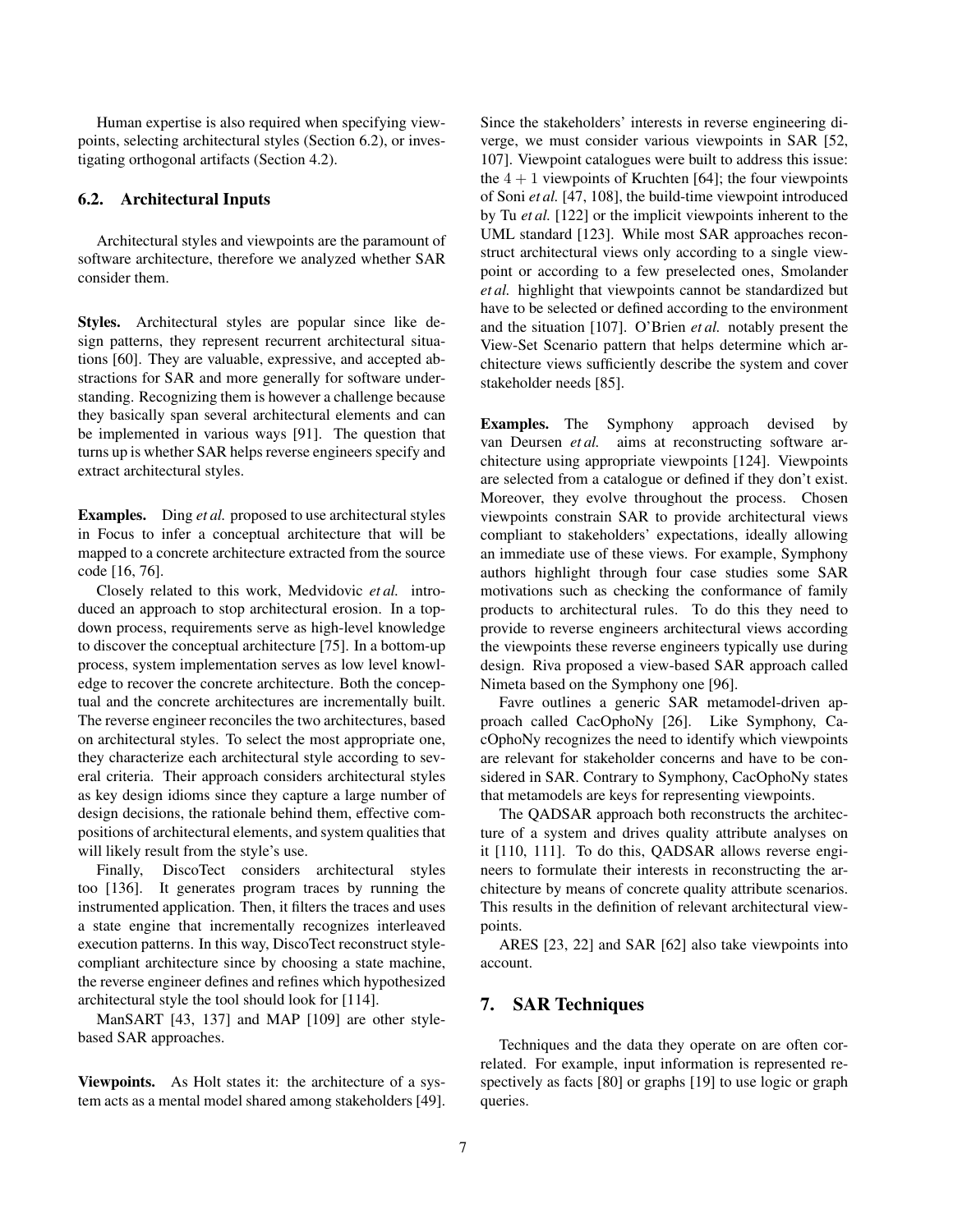SAR approaches use different techniques that we classified according to their automation level: *quasi-manual,* the reverse engineer manually identifies architectural elements using a tool to assist him to understand his findings; *semiautomatic,* the reverse engineer manually instructs the tool how to automatically discover refinements or recover abstractions. *quasi-automatic,* the tool has the control and the reverse engineer steers the iterative recovery process. Of course, the boundaries between the classifications are not clear-cut.

## 7.1. Quasi-Manual Techniques

SAR is a reverse engineering activity which faces scalability issues in manipulating knowledge. In response to this problem, researchers have proposed slightly assisted SAR approaches; we considered two categories.

Construction-based Techniques. These techniques reconstruct the software architecture by manually abstracting low-level knowledge, thanks to interactive and expressive visualization tools — Rigi [\[81,](#page-12-21) [113\]](#page-13-14), PBS [\[28\]](#page-11-11), Code-Crawler [\[66\]](#page-12-35).

Exploration-based Techniques. These techniques give reverse engineers an architectural view of the system by guiding them through the highest-level artifacts of the implementation, like in Softwarenaut [\[71\]](#page-12-25). The architectural view is then closely related to the developer's view. Instead of providing guidance, the SAB browser [\[24\]](#page-11-36) allows reverse engineers to assign architectural layers to classes and to navigate the resulting architectural views.

Gallagher *et al.* [\[30\]](#page-11-8) surveyed other architecture visu-alization tools: ArchView<sup>1</sup> [\[27\]](#page-11-37), the Searchable Bookshelf [\[105\]](#page-12-36), SoftArch [\[37\]](#page-11-38), SoFi [\[9\]](#page-10-14), LePUS [\[20\]](#page-11-39) and Arch-Vis [\[45\]](#page-11-40).

## 7.2. Semi-Automatic Techniques

Here the techniques automate repetitive aspects of SAR. The reverse engineer steers the iterative refinement or abstraction leading to the identification of architectural elements.

Abstraction-based Techniques. These techniques are based on technologies allowing reverse engineers to specify reusable abstraction rules and to execute them automatically. They aim to map low-level concepts with high-level concepts. Explored approaches are:

- Relational queries: Often, relational algebra engines abstract data of entity-relation databases. Dali uses SQL queries to define grouping rules [\[57,](#page-11-7) [84\]](#page-12-14). Relational algebra is used to define a repeatable set of transformations such as abstraction or decomposition for creating a particular architectural view. Holt *et al.* propose the Grok relational expression calculator to reason about software facts [\[48\]](#page-11-41). Krikhaar presents a SAR approach based on a Relational Algebra extension [\[62\]](#page-11-3).
- Logic queries: Mens and Wuyts uses Prolog as a meta programming language to extract intensional source-code views and relations in Intensive [\[134,](#page-13-6) [80\]](#page-12-11). Richner also chose a logic query based approach to reconstruct architectural views from static and dynamic facts [\[94\]](#page-12-31).
- Programs: Some approaches build analyses as programs. For example, the analyses made in the Moose environment are performed as object-oriented programs that manipulate models representing the various inputs [\[17\]](#page-11-42).
- Lexical and structural queries: Some approaches are directly based on the lexical and structural information in the source code. Pinzger *et al.* state that some hotspots clearly localize patterns in the source code and consider them as the starting point of SAR [\[90,](#page-12-22) [91\]](#page-12-23). To drive a pattern-supported architecture recovery, they introduce a pattern specification language and the Revealer tool.

Investigation-based Techniques. These techniques map high-level concepts with low-level concepts. The high-level concepts considered cover a wide area from architectural descriptions, styles, and patterns to design patterns, concerns, aspects, and features, that are orthogonal concepts to architecture and that we do not treat in this paper for space reasons (Section [4.2\)](#page-4-1). Explored approaches are:

- Recognizers. ManSART [\[43,](#page-11-4) [137\]](#page-13-15), ART [\[29\]](#page-11-26), X-ray [\[79\]](#page-12-26) and ARM [\[40\]](#page-11-24) are based on a set of architectural style or pattern recognizers written in a query language. More precisely, pattern definitions in ARM are progressively refined and finally transformed in SQL queries exploitable in Dali [\[57,](#page-11-7) [84\]](#page-12-14).
- Graph pattern matching. In ARM, pattern definitions can also be transformed into pattern graphs to match with a graph-based source code representation like in Alborz [\[100,](#page-12-27) [101\]](#page-12-28).
- State engine. In DiscoTect state machines are defined to check architectural styles conformance [\[136\]](#page-13-5). A state engine tracks at run-time the system execution and outputs architectural events when the execution satisfies

<sup>&</sup>lt;sup>1</sup>Different of Pinzger's approach [\[89,](#page-12-12) [92\]](#page-12-13), though homonymous.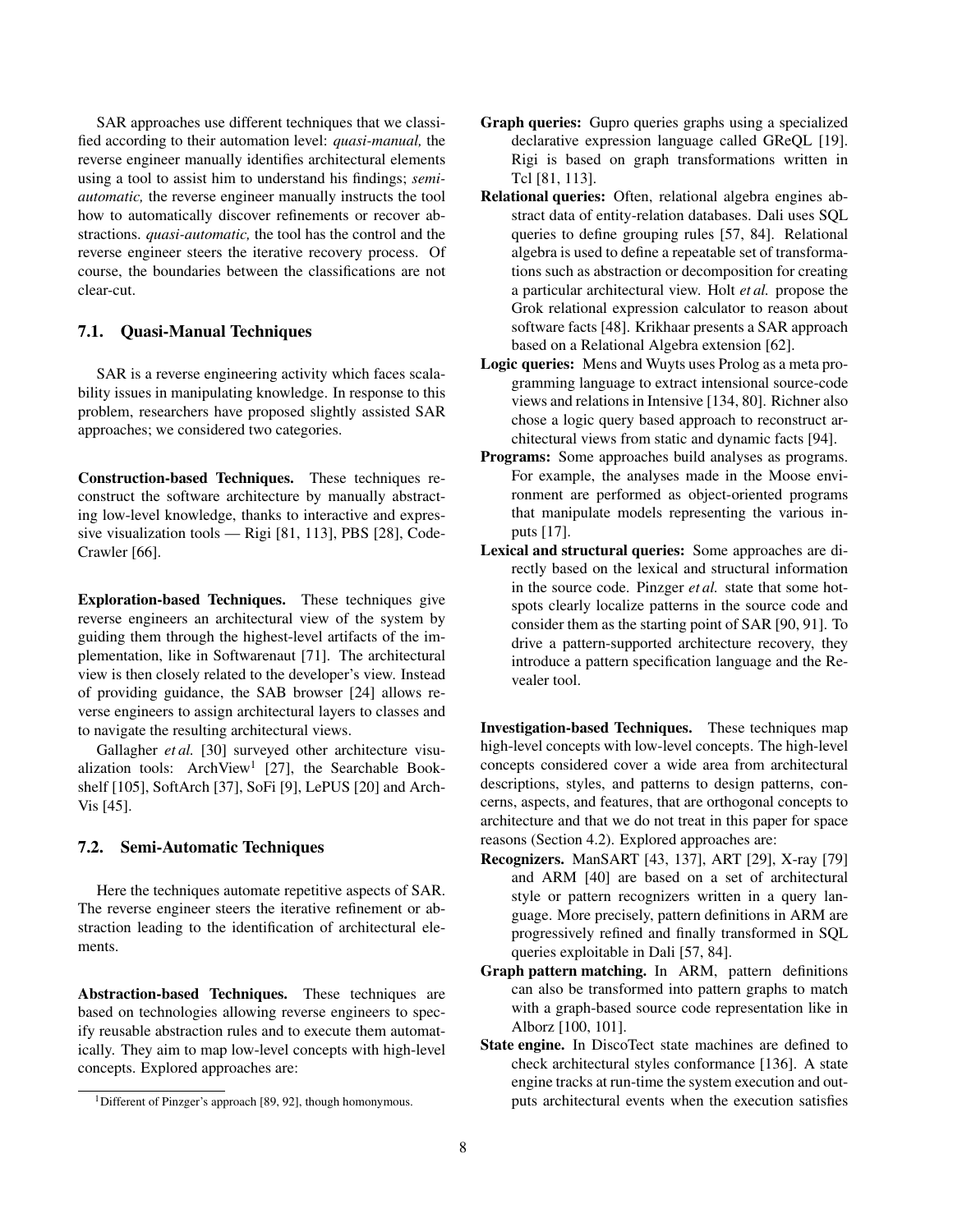the state machine description.

Maps. SAR approaches based on the Reflexion Model [\[82\]](#page-12-4) use rules to map hypothesized high-level entities with source code entities.

#### 7.3. Quasi-Automatic Techniques

Pure automatic techniques failed in reconstructing software architectures, and even if current techniques tend towards an automatic process, reverse engineers must still steer them. Concept, dominance, and cluster analysis techniques are often combined.

The Bunch tool [\[73,](#page-12-37) [74\]](#page-12-38) uses clustering algorithms to automatically partition software products into cohesive clusters that are loosely interconnected [\[129\]](#page-13-24). Clustering algorithms, based on hill climbing and genetic algorithms, are applied on module dependency graphs extracted from source code. The Bunch tool was extended to take into account human knowledge [\[74\]](#page-12-38).

According to Xiao *et al.* [\[135\]](#page-13-25), clustering techniques applied to dynamic analysis are as efficient as those applied to static analysis, and this research area is promising and unexplored.

The Bauhaus environment implements a wide number of clustering techniques [\[61,](#page-11-43) [21,](#page-11-21) [11\]](#page-10-10). Koschke emphasizes the need to refine existing clustering techniques, first by combining them, and second by integrating the reverse engineer as a conformance supervisor of the reconstruction process.

Adhering to Koschke's thesis, Trifu unifies cluster and dominance analysis techniques for the recovery of architectural components in object-oriented legacy systems [\[121\]](#page-13-26). Similarly, Lundberg et al. outline a unified approach centered around dominance analysis [\[70\]](#page-12-39). On one hand, they demonstrate how dominance analysis identifies passive components. On the other hand, they state that dominance analysis is not sufficient to recover the complete architecture: it requires other techniques such as concept analysis to take component interactions into account. Concept analysis techniques were explored by Siff *et al.* [\[104\]](#page-12-40), van Deursen *et al.* [\[125\]](#page-13-27), Arévalo [\[3,](#page-10-5) [2\]](#page-10-15) or Eisenbarth *et al.* [\[21\]](#page-11-21) and surveyed by Tilley *et al.* [\[118\]](#page-13-28).

## <span id="page-9-0"></span>8. SAR Outputs

While most approaches focus on producing presentations of software architectures, some provide valuable additional information, like conformance data. It is not surprising since SAR outputs are clearly related with goals that lead to perform such an activity. In this section we highlight some key aspects of these outputs.

#### 8.1. Architecture

Since SAR approaches are understanding-oriented, they tend to present reconstructed architectural views to stakeholders. As the code evolves some approaches focus on the co-evolution of the reconstructed architectures: Inten-sive [\[134,](#page-13-6) [80\]](#page-12-11) synchronizes the architecture with its implementation; Focus [\[16,](#page-10-1) [76\]](#page-12-9) or SAR [\[63\]](#page-12-15) evolve the application.

Visualization. Rigi [\[81,](#page-12-21) [113\]](#page-13-14) is widely used to visualize graph representations of software static views [\[28,](#page-11-11) [57,](#page-11-7) [18,](#page-11-12) [61,](#page-11-43) [91,](#page-12-23) [100,](#page-12-27) [96\]](#page-12-3). Rigi owes its success to its information manipulation features—since it was originally intended to reconstruct architectures—but also to its navigation capabilities and to its RSF exchange format. The SHriMP visualization technique enhances its navigation capabilities [\[113\]](#page-13-14).

Several recent SAR tools [\[92,](#page-12-13) [80,](#page-12-11) [71\]](#page-12-25) use Code-Crawler [\[66\]](#page-12-35) and its underlying polymetric view technique. Riva [\[96\]](#page-12-3) takes advantage of the strengths of different target visualization tools: SoftViz [\[117\]](#page-13-29) and GraphViz [\[31\]](#page-11-44) for graph browsing and manipulating, Hava [\[97\]](#page-12-32) for static and dynamic information, and Rational Rose for UML diagrams. Focus [\[16,](#page-10-1) [76\]](#page-12-9), Gupro [\[19\]](#page-11-16), and the SWAGKit pipeline [\[28\]](#page-11-11) respectively use Rational Rose, GraphViz also used in [\[74,](#page-12-38) [79\]](#page-12-26), and LSEdit [\[115\]](#page-13-30). The SAB browser is a dedicated graphical editor to navigate layer [\[24\]](#page-11-36). Pacione proposed both a software-oriented visualization tool Vanessa, and a taxonomy in which he surveyed related tools [\[86\]](#page-12-41).

As shown in Section [6,](#page-6-0) some SAR approaches focus on the behavior of software. Hamou-Lhadj *et al.* surveyed some of these tools dealing with visualization among others considerations [\[42\]](#page-11-30).

Description. Architecture Description Languages (ADLs) have been proposed both to formally define architectures and to support architecture-centric development activities [\[77\]](#page-12-42). In the scope of this paper, Darwin [\[72\]](#page-12-43) serves in X-ray [\[79\]](#page-12-26) to define reconstructed architectural views. It was also extended by Eixelsberger *et al.* for their SAR approach [\[23,](#page-11-13) [22\]](#page-11-25). Acme [\[34\]](#page-11-45) has ADL-like features and is used in DiscoTect [\[136\]](#page-13-5). Huang *et al.* specify architectures with the ABC ADL [\[51\]](#page-11-15).

As said in Section [6.2,](#page-7-0) the notion of software architecture heavily depends on the stakeholders' interests. Since ADLs have difficulty in taking different viewpoints into account and focus on the module viewpoint, they are rarely used to express reconstructed architectural views. To drive SAR in CacOphoNy, Favre proposed to precisely define viewpoints using metamodels [\[26\]](#page-11-35).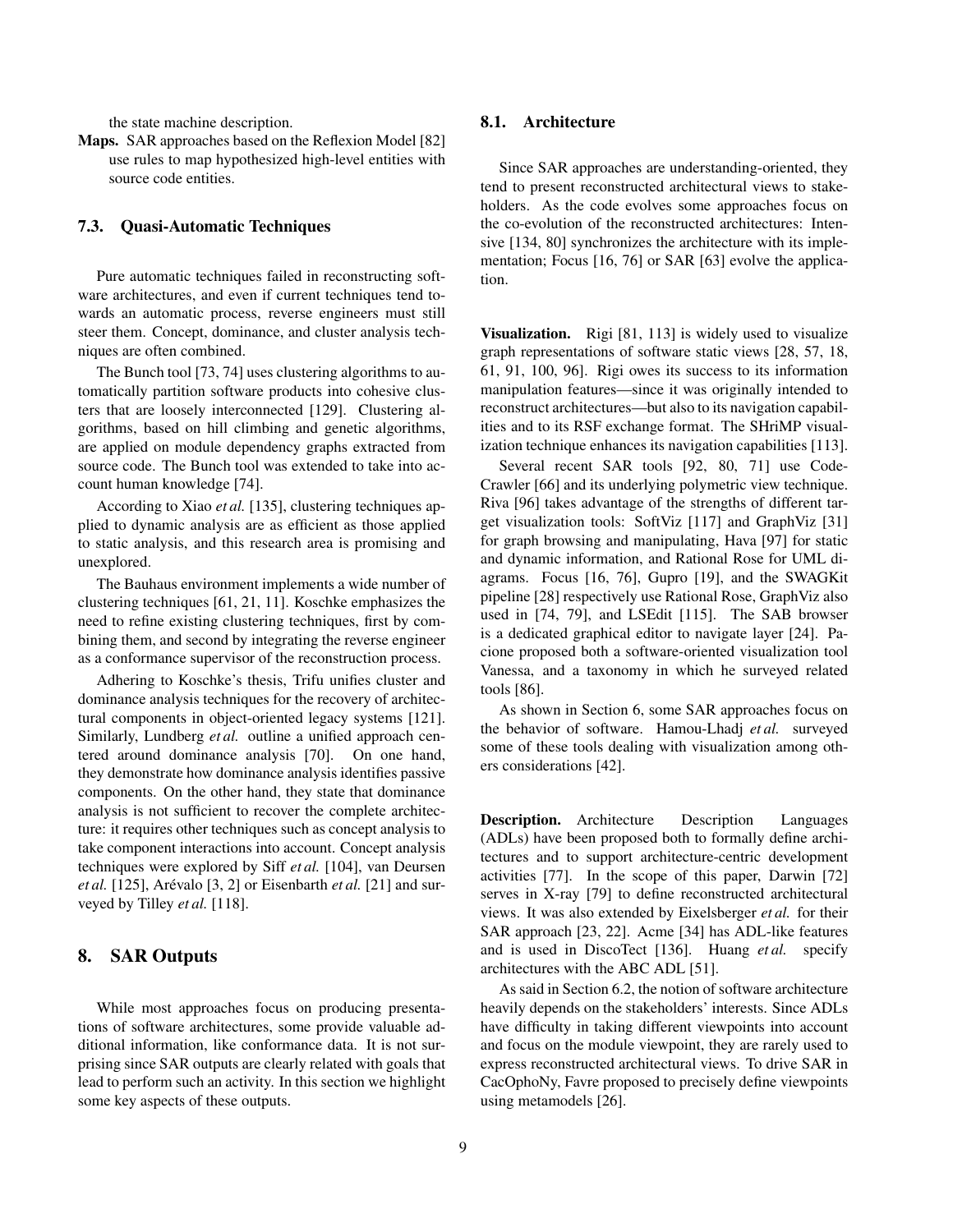## 8.2. Conformance

We consider architecture conformance between similar abstraction levels (horizontal conformance) and between different abstraction levels (vertical conformance).

*Horizontal Conformance* is checked between two reconstructed views, or between a conceptual and a concrete architecture, or between a product line reference architecture and the architecture of a given product. For example, SAR approaches oriented towards a product line migration identify commonalities and variabilities among products, like in MAP [\[109\]](#page-13-0). Sometimes SAR requires to define a conceptual architecture and to compare it with the reconstructed concrete one [\[40,](#page-11-24) [120\]](#page-13-1). Sometimes, an architecture must conform to architectural rules or styles; this was discussed in Nimeta [\[96\]](#page-12-3), the SAR tool [\[62\]](#page-11-3), Focus [\[16,](#page-10-1) [76\]](#page-12-9) and DAMRAM [\[75\]](#page-12-1) and DiscoTect [\[136\]](#page-13-5).

*Vertical Conformance* assesses whether the recontructed architecture conforms to the implementation. Both Reflexion Model-based [\[82\]](#page-12-4) and co-evolution-oriented [\[80\]](#page-12-11) approaches revolve around vertical conformance.

#### 8.3. Analysis

Reverse engineers use modularity quality metrics either to iteratively assess current results and steer the process, or to get cues about reuse, system improvement Rigi [\[81,](#page-12-21) [113\]](#page-13-14), Bauhaus [\[61,](#page-11-43) [21,](#page-11-21) [11\]](#page-10-10) or Alborz [\[100,](#page-12-27) [101\]](#page-12-28) provide such results.

A few SAR approaches are more analysis-oriented. Archview [\[89,](#page-12-12) [92\]](#page-12-13) provides structural and evolutionary properties of a software application. Eixelsberger *et al.* in ARES [\[23,](#page-11-13) [22\]](#page-11-25), and Stoermer in QADSAR [\[110,](#page-13-7) [111\]](#page-13-8) reconstruct software architectures to highlight properties like safety, concurrency, portability or other high-level statistics [\[51\]](#page-11-15).

Approaches taking architectural patterns or orthogonal artifacts into consideration highlight them. For instance, ARM [\[40\]](#page-11-24), Revealer [\[90,](#page-12-22) [91\]](#page-12-23) or Alborz [\[100,](#page-12-27) [101\]](#page-12-28) highlight architectural patterns.

## 9. Conclusions

In this paper we surveyed research works in the field of software architecture reconstruction (SAR). To structure the paper, we followed the general process of SAR: what are the stakeholders' goals; how does the general reconstruction proceed; what are the available sources of information; based on this, which techniques can we apply, and finally what kind of knowledge does the process provide. As usual it is hard to classify research works in a multidisciplinary domain, so in this paper we focused on the approaches most related to architecture reconstruction; as future work several

related artifacts should be examined: design pattern identification, aspect mining. We also plan to identify lacks and future research axes in the field as well as providing an analysis of the pros and cons of the categorized approaches when it is possible.

Acknowledgments. We gratefully acknowledge the financial support of the french ANR (National Research Agency) for the project "COOK: Réarchitecturisation des applications industrielles objets" (JC05 42872). We would like to thanks Tudor Girba and Orla Greevy for the early feedback on the paper.

#### References

- <span id="page-10-4"></span>[1] Antoniol, Fiutem, and Cristoforetti. Design pattern recovery in object-oriented software. In *IWPC*, pp. 153–160, 1998.
- <span id="page-10-15"></span>[2] Arévalo. High Level Views in Object-Oriented Systems us*ing Formal Concept Analysis*. PhD thesis, Univ. Berne, Berne, Jan. 2005.
- <span id="page-10-5"></span>[3] Arévalo, Buchli, and Nierstrasz. Detecting implicit collaboration patterns. In *WCRE*, pp. 122–131. IEEE CS, Nov. 2004.
- <span id="page-10-2"></span>[4] Beck and Johnson. Patterns generate architectures. In *ECOOP*, vol. 821 of *LNCS*, pp. 139–149, 1994.
- <span id="page-10-6"></span>[5] Beyer and Lewerentz. CrocoPat: A tool for efficient pattern recognition in large object-oriented programs. Tech. Report I-04/2003, Univ. Cottbus, 2003.
- <span id="page-10-13"></span>[6] Bowman and Holt. Software architecture recovery using conway's law. In *CASCON*, p. 6, 1998.
- <span id="page-10-9"></span>[7] Brooks. Towards a theory of the comprehension of computer programs. *Int'l Journal of Man-Machine Studies*, pp. 543–554, 1983.
- <span id="page-10-3"></span>[8] Buschmann, Meunier, Rohnert, Sommerlad, and Stad. *Pattern-Oriented Software Architecture — A System of Patterns*. 1996.
- <span id="page-10-14"></span>[9] Carmichael, Tzerpos, and Holt. Design maintenance: Unexpected architectural interactions. vol. 00, p. 134. IEEE CS, 1995.
- <span id="page-10-8"></span>[10] Ceccato, Marin, Mens, Moonen, Tonella, and Tourwe. A qualitative comparison of three aspect mining techniques. vol. 00, pp. 13–22, 2005.
- <span id="page-10-10"></span>[11] Christl, Koschke, and Storey. Equipping the reflexion method with automated clustering. In *WCRE*, pp. 89–98.
- <span id="page-10-7"></span>[12] Coelho and Murphy. Presenting crosscutting structure with active models. In *AOSD*, pp. 158–168, 2006.
- <span id="page-10-12"></span>[13] Conway. How do committees invent? *Datamation*, 14(4):28–31, 1968.
- <span id="page-10-0"></span>[14] Demeyer, Ducasse, and Lanza. A hybrid reverse engineering platform combining metrics and program visualization. In *WCRE*, 1999.
- <span id="page-10-11"></span>[15] Demeyer, Tichelaar, and Ducasse. FAMIX 2.1 — The FAMOOS Information Exchange Model. Tech. report, Univ. of Bern, 2001.
- <span id="page-10-1"></span>[16] Ding and Medvidovic. Focus: A light-weight, incremental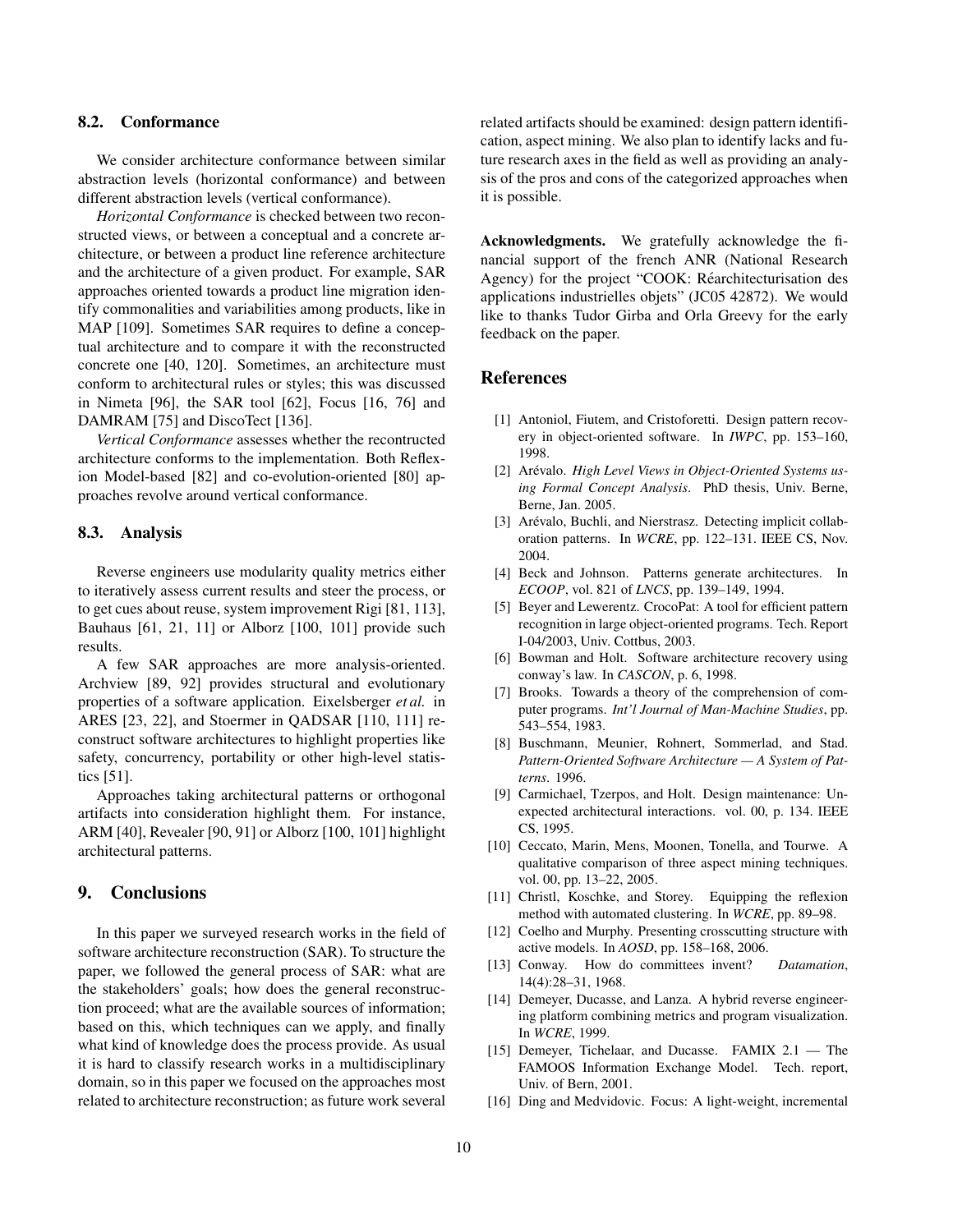approach to software architecture recovery and evolution. In *WICSA*, pp. 191–, 2001.

- <span id="page-11-42"></span>[17] Ducasse, Gîrba, Lanza, and Demeyer. Moose: a collaborative and extensible reengineering Environment. In *Tools for Sw. Maint. and Reeng.*, RCOST / Software Technology Series, pp. 55–71. 2005.
- <span id="page-11-12"></span>[18] Dueñas, de Oliveira, and de la Puente. Architecture recovery for software evolution. In *CSMR*, pp. 113–120, 1998.
- <span id="page-11-16"></span>[19] Ebert, Kullbach, Riediger, and Winter. GUPRO – generic understanding of programs, an overview. Tech. Report 7– 2002, Univ. Koblenz-Landau, 2002.
- <span id="page-11-39"></span>[20] Eden. Visualization of object oriented architectures. In *ICSE*, May 2001.
- <span id="page-11-21"></span>[21] Eisenbarth, Koschke, and Simon. Locating Features in Source Code. *IEEE Computer*, 29(3):210–224, 2003.
- <span id="page-11-25"></span>[22] Eixelsberger and Gall. Describing software architectures by system structure and properties. In *COMPSAC*, pp. 106– 111, 1998.
- <span id="page-11-13"></span>[23] Eixelsberger, Ogris, Gall, and Bellay. Software architecture recovery of a program family. In *ICSE*, pp. 508–511, 1998.
- <span id="page-11-36"></span>[24] Erben and Löhr. Sab - the software architecture browser. In *VISSOFT*. IEEE CS, Sept. 2005.
- <span id="page-11-14"></span>[25] Favre. Meta-model and model co-evolution within the 3d software space. In *ELISA*, 2003.
- <span id="page-11-35"></span>[26] Favre. CacOphoNy: Metamodel-driven software architecture reconstruction. In *WCRE*, pp. 204–213, 2004.
- <span id="page-11-37"></span>[27] Feijs and de Jong. 3d visualization of software architectures. vol. 41, pp. 72–78, 1998.
- <span id="page-11-11"></span>[28] Finnigan, Holt, Kalas, Kerr, Kontogiannis, Mueller, Mylopoulos, Perelgut, Stanley, and Wong. The software bookshelf. *IBM Systems Journal*, 36(4):564–593, 1997.
- <span id="page-11-26"></span>[29] Fiutem, Tonella, Antoniol, and Merlo. A cliché-based environment to support architectural reverse engineering. In *ICSM*. IEEE, 1996.
- <span id="page-11-8"></span>[30] Gallagher, Hatch, and Munro. A framework for software architecture visualisation assessment. In *VISSOFT*. IEEE CS, Sept. 2005.
- <span id="page-11-44"></span>[31] Gansner and North. An open graph visualization system and its applications to software engineering. *Softw. Pract. Exper.*, 30(11):1203–1233, 2000.
- <span id="page-11-1"></span>[32] Garlan. Software architecture: a roadmap. In *ICSE - Future of SE Track*, pp. 91–101, 2000.
- <span id="page-11-2"></span>[33] Garlan, Allen, and Ockerbloom. Architectural mismatch: Why reuse is so hard. *IEEE Software*, 12(6):17–26, 1995.
- <span id="page-11-45"></span>[34] Garlan, Monroe, and Wile. Acme: An architecture description interchange language. In *CASCON*, pp. 169–183, 1997.
- <span id="page-11-6"></span>[35] Garlan and Perry. Introduction to the special issue on software architecture. *IEEE TSE*, 21(4), 1995.
- <span id="page-11-22"></span>[36] Greevy and Ducasse. Correlating features and code using a compact two-sided trace analysis approach. In *CSMR*, pp. 314–323, 2005.
- <span id="page-11-38"></span>[37] Grundy and Hosking. High-level static and dynamic visualization of software architectures. vol. 00, p. 5. IEEE CS, 2000.
- <span id="page-11-9"></span>[38] Guéhéneuc, Mens, and Wuyts. A comparative framework for design recovery tools. In *CSMR*. IEEE CS, 2006.
- <span id="page-11-20"></span>[39] Guéhéneuc, Sahraoui, and Zaidi. Fingerprinting design pat-

terns. In *WCRE*, pp. 172–181, 2004.

- <span id="page-11-24"></span>[40] Y. Guo, Atlee, and Kazman. A software architecture reconstruction method. In *WICSA*, pp. 15–34, 1999.
- <span id="page-11-28"></span>[41] Hamou-Lhadj, Braun, Amyot, and Lethbridge. Recovering behavioral design models from execution traces. In *CSMR*. IEEE CS, 2005.
- <span id="page-11-30"></span>[42] Hamou-Lhadj and Lethbridge. A survey of trace exploration tools and techniques. In *CASCON*, pp. 42–55, 2004.
- <span id="page-11-4"></span>[43] Harris, Reubenstein, and Yeh. Reverse engineering to the architectural level. In *ICSE*, 1995.
- <span id="page-11-31"></span>[44] Hassan and Holt. Using development history sticky notes to understand software architecture. *iwpc*, 00:183, 2004.
- <span id="page-11-40"></span>[45] Hatch. *Software Architecture Visualisation*. Ph.D. thesis, Univ. Durham, Mar. 2004.
- <span id="page-11-19"></span>[46] Heuzeroth, Holl, Hogstrom, and Lowe. Automatic design pattern detection. *iwpc*, 00:94, 2003.
- <span id="page-11-34"></span>[47] Hofmeister, Nord, and Soni. *Applied Software Architecture*. 2000.
- <span id="page-11-41"></span>[48] Holt. Structural manipulations of software architecture using tarski relational algebra. In *WCRE*, pp. 210–219, 1998. ISBN: 0-8186-89-67-6.
- <span id="page-11-0"></span>[49] Holt. Sofware architecture as a shared mental model. In *ASERC Workshop on Software Architecture*, Univ. of Alberta, 2001.
- <span id="page-11-27"></span>[50] Holt, Schürr, Sim, and Winter. Gxl: A graph-based standard exchange format for reengineering. *Science of Computer Programming*, 60(2):149–170, 4 2006.
- <span id="page-11-15"></span>[51] Huang, Mei, and Yang. Runtime recovery and manipulation of software architecture of component-based systems. vol. 13, pp. 257–281, 2006.
- <span id="page-11-5"></span>[52] IEEE. Ieee recommended practice for architectural description for software-intensive systems. Tech. report, Arch. Work. Group of the Sw.Eng. Committee, 2000.
- <span id="page-11-32"></span>[53] Ivkovic and Godfrey. Enhancing domain-specific software architecture recovery. In *IWPC*, p. 266, 2003.
- <span id="page-11-29"></span>[54] Jerding and Rugaber. Using visualization for architectural localization and extraction. In *WCRE*, pp. 56–65, 1997.
- <span id="page-11-10"></span>[55] Kazman and Bass. Categorizing business goals for software architectures. CMU/SEI-2005-TR-021, CMU SEI, 2005.
- <span id="page-11-17"></span>[56] Kazman, Bass, Webb, and Abowd. Saam: A method for analyzing the properties of software architectures. In *ICSE*, pp. 81–90, 1994.
- <span id="page-11-7"></span>[57] Kazman and Carrière. Playing detective: Reconstructing software architecture from available evidence. *ASE*, 1999.
- <span id="page-11-18"></span>[58] Kazman, Klein, Barbacci, Longstaff, Lipson, and Carrière. The architecture tradeoff analysis method. In *ICECCS*, pp. 68–78, 1998.
- <span id="page-11-23"></span>[59] Kellens and Mens. A survey of aspect mining tools and techniques. Tech. Report INGI TR 2005-07, UCL, Belgium, 2005.
- <span id="page-11-33"></span>[60] Klein, Kazman, Bass, Carrière, Barbacci, and Lipson. Attribute-based architecture styles. In *WICSA*, pp. 225– 244, 1999.
- <span id="page-11-43"></span>[61] Koschke. *Atomic Architectural Component Recovery for Program Understanding and Evolution*. PhD thesis, Univ. Stuttgart, 2000.
- <span id="page-11-3"></span>[62] Krikhaar. *Software Architecture Reconstruction*. PhD thesis, Univ. Amsterdam, 1999.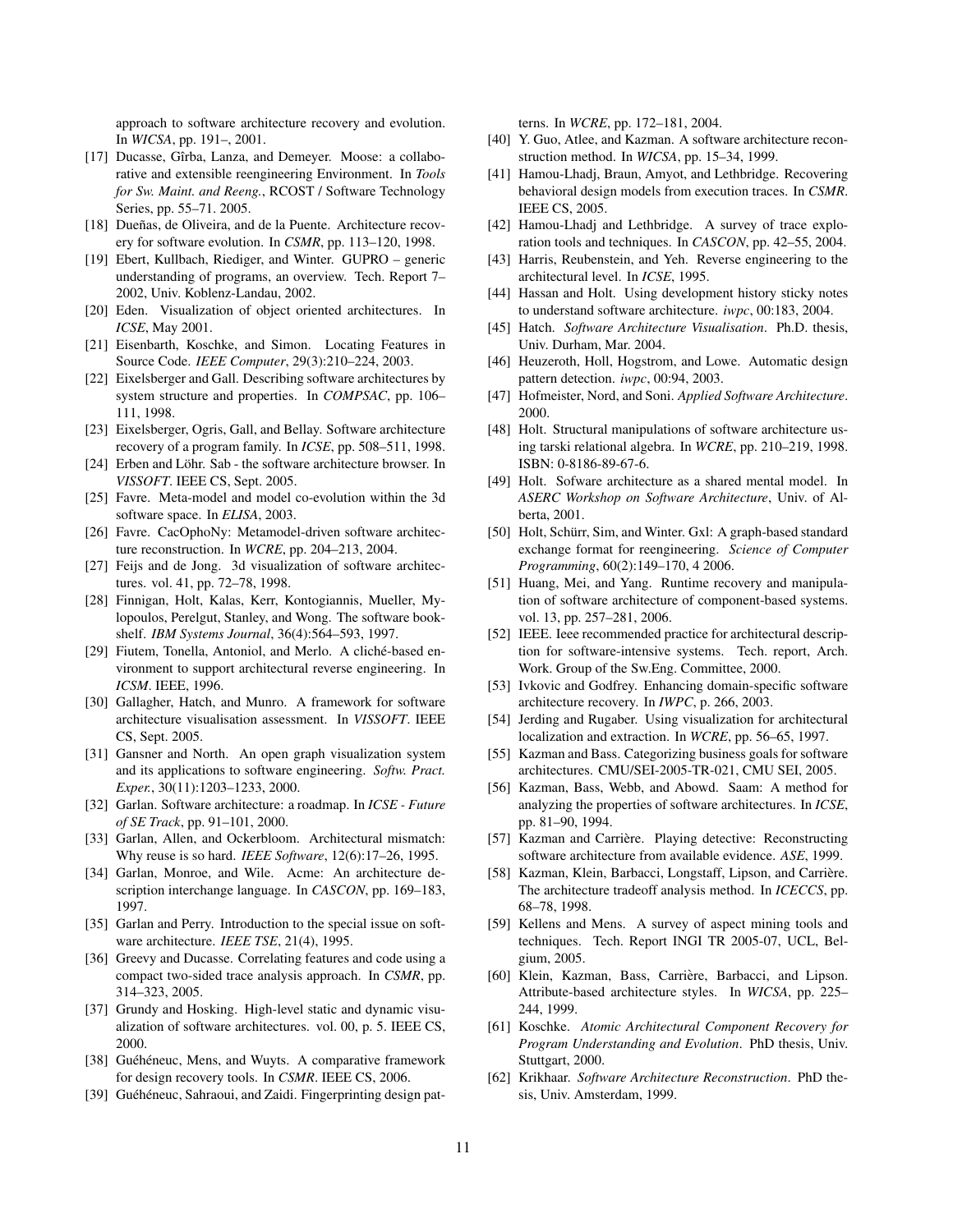- <span id="page-12-15"></span>[63] Krikhaar, Postma, Sellink, Stroucken, and Verhoef. A twophase process for software architecture improvement. In *ICSM*, p. 371, 1999.
- <span id="page-12-8"></span>[64] Kruchten. The 4+1 view model of architecture. *IEEE Software*, 12(6):42–50, 1995.
- <span id="page-12-30"></span>[65] Kuhn, Ducasse, and Gîrba. Enriching reverse engineering with semantic clustering. In *WCRE*, pp. 113–122, 2005.
- <span id="page-12-35"></span>[66] Lanza and Ducasse. Polymetric views—A lightweight visual approach to reverse engineering. vol. 29, pp. 782–795. IEEE CS, 2003.
- <span id="page-12-0"></span>[67] Lehman and Belady. *Program Evolution: Processes of Software Change*. 1985.
- <span id="page-12-29"></span>[68] Lethbridge, Tichelaar, and Plödereder. The dagstuhl middle metamodel: A schema for reverse engineering. In *Elec. Notes in Theoretical Comp. Sci.*, vol. 94, pp. 7–18, 2004.
- <span id="page-12-33"></span>[69] Li, Chu, Hu, Chen, and Yun. Architecture recovery and abstraction from the perspective of processes. In *WCRE*, pp. 57–66, 2005.
- <span id="page-12-39"></span>[70] Lundberg and Löwe. Architecture recovery by semiautomatic component identification. *Electr. Notes Theor. Comput. Sci.*, 82(5), 2003.
- <span id="page-12-25"></span>[71] Lungu, Lanza, and Gîrba. Package patterns for visual architecture recovery. In *CSMR 2006*, 2006.
- <span id="page-12-43"></span>[72] Magee, Dulay, Eisenbach, and Kramer. Specifying distributed software architectures. In *ESEC*, vol. 989 of *LNCS*, pp. 137–153. Springer-Verlag, Sept. 1995.
- <span id="page-12-37"></span>[73] Mancoridis and Mitchell. Using Automatic Clustering to produce High-Level System Organizations of Source Code. In *IWPC*, 1998.
- <span id="page-12-38"></span>[74] Mancoridis, Mitchell, Chen, and Gansner. Bunch: A Clustering Tool for the Recovery and Maintenance of Software System Structures. In *ICSM*, 1999.
- <span id="page-12-1"></span>[75] Medvidovic, Egyed, and Gruenbacher. Stemming architectural erosion by architectural discovery and recovery. In *STRAW*, 2003.
- <span id="page-12-9"></span>[76] Medvidovic and Jakobac. Using software evolution to focus architectural recovery. vol. 13, pp. 225–256, 2006.
- <span id="page-12-42"></span>[77] Medvidovic and Taylor. A classification and comparison framework for software architecture description languages. vol. 26, pp. 70–93, 2000.
- <span id="page-12-5"></span>[78] Mendonça and Kramer. Requirements for an effective architecture recovery framework. In *ISAW-2 and Viewpoints workshops*, pp. 101–105, 1996.
- <span id="page-12-26"></span>[79] Mendonça and Kramer. An approach for recovering distributed system architectures. vol. 8, pp. 311–354, 2001.
- <span id="page-12-11"></span>[80] Mens, Kellens, Pluquet, and Wuyts. Co-evolving code and design with intensional views – a case study. *Journal of Computer Languages, Systems and Structures*, 32(2):140– 156, 2006.
- <span id="page-12-21"></span>[81] Müller, Wong, and Tilley. Understanding software systems using reverse engineering technology. In *Object-Oriented Technology for Database and Software Systems*, pp. 240– 252. 1995.
- <span id="page-12-4"></span>[82] Murphy, Notkin, and Sullivan. Software reflexion models: Bridging the gap between source and high-level models. In *SIGSOFT*, pp. 18–28, 1995.
- <span id="page-12-19"></span>[83] Nora, Said, and Fadila. A comparative classification of aspect mining approaches. *Journal of Computer Science 2*,

4:322–325, 2006.

- <span id="page-12-14"></span>[84] O'Brien and Stoermer. Architecture reconstruction case study. CMU/SEI-2003-TN-008, CMU SEI, 2003.
- <span id="page-12-6"></span>[85] O'Brien, Stoermer, and Verhoef. Software architecture reconstruction: Practice needs and current approaches. Cmu/sei-2002-tr-024, esc-tr-2002-024, CMU SEI, 2002.
- <span id="page-12-41"></span>[86] Pacione. A Novel Software Visualisation Model to Sup*port Object-Oriented Program Comprehension*. PhD thesis, Nov. 2005.
- <span id="page-12-17"></span>[87] Pashov and Riebisch. Using feature modeling for program comprehension and software architecture recovery. In *ECBS*, pp. 406–418, 2004.
- <span id="page-12-2"></span>[88] Perry and Wolf. Foundations for the study of software architecture. *ACM SIGSOFT Software Engineering Notes*, 17(4):40–52, 1992.
- <span id="page-12-12"></span>[89] Pinzger. *ArchView - Analyzing Evolutionary Aspects of Complex Software Systems*. PhD thesis, Univ. Vienna, 2005.
- <span id="page-12-22"></span>[90] Pinzger, Fischer, Gall, and Jazayeri. Revealer: A lexical pattern matcher for architecture recovery. In *WCRE*, pp. 170–178, 2002.
- <span id="page-12-23"></span>[91] Pinzger and Gall. Pattern-supported architecture recovery. In *IWPC*, pp. 53–61, 2002.
- <span id="page-12-13"></span>[92] Pinzger, Gall, Fischer, and Lanza. Visualizing multiple evolution metrics. In *SoftVis 2005*, pp. 67–75, 2005.
- <span id="page-12-10"></span>[93] Pinzger, Gall, Girard, Knodel, Riva, Pasman, Broerse, and Wijnstra. Architecture recovery for product families. In *PFE-5*, LNCS 3014, pp. 332–351, 2004.
- <span id="page-12-31"></span>[94] Richner and Ducasse. Recovering high-level views of object-oriented applications from static and dynamic information. In *ICSM*, pp. 13–22, 1999.
- <span id="page-12-20"></span>[95] Richner and Ducasse. Using dynamic information for the iterative recovery of collaborations and roles. In *ICSM*, 2002.
- <span id="page-12-3"></span>[96] Riva. *View-based Software Architecture Reconstruction*. PhD thesis, Univ. Vienna, 2004.
- <span id="page-12-32"></span>[97] Riva and Rodriguez. Combining static and dynamic views for architecture reconstruction. *CSMR*, 00, 2002.
- <span id="page-12-16"></span>[98] Robillard and Murphy. Concern graphs: finding and describing concerns using structural program dependencies. In *ICSE*, pp. 406–416, 2002.
- <span id="page-12-34"></span>[99] Salah and Mancoridis. A hierarchy of dynamic software views: from object-interactions to feature-interacions. In *ICSM*, 2004.
- <span id="page-12-27"></span>[100] Sartipi. *Software Architecture Recovery based on Pattern Matching*. PhD thesis, Univ. Waterloo, CA, 2003.
- <span id="page-12-28"></span>[101] Sartipi, Yee, and Safyallah. Alborz: An interactive toolkit to extract static and dynamic views of a software system. In *ICPC*, 2006. To appear.
- <span id="page-12-7"></span>[102] Shaw and Garlan. *Software Architecture: Perspectives on an Emerging Discipline*. Prentice-Hall, 1996.
- <span id="page-12-24"></span>[103] Shneiderman. *Software Psychology: Human Factors in Computer and Information Systems*. Winthrop Publishers, 1980.
- <span id="page-12-40"></span>[104] Siff and Reps. Identifying Modules via Concept Analysis. In *ICSM*, pp. 170–179, 1997.
- <span id="page-12-36"></span>[105] Sim, Clarke, Holt, and Cox. Browsing and searching software architectures. vol. 00, p. 381, 1999.
- <span id="page-12-18"></span>[106] Smith and Munro. Identifying structural features of java